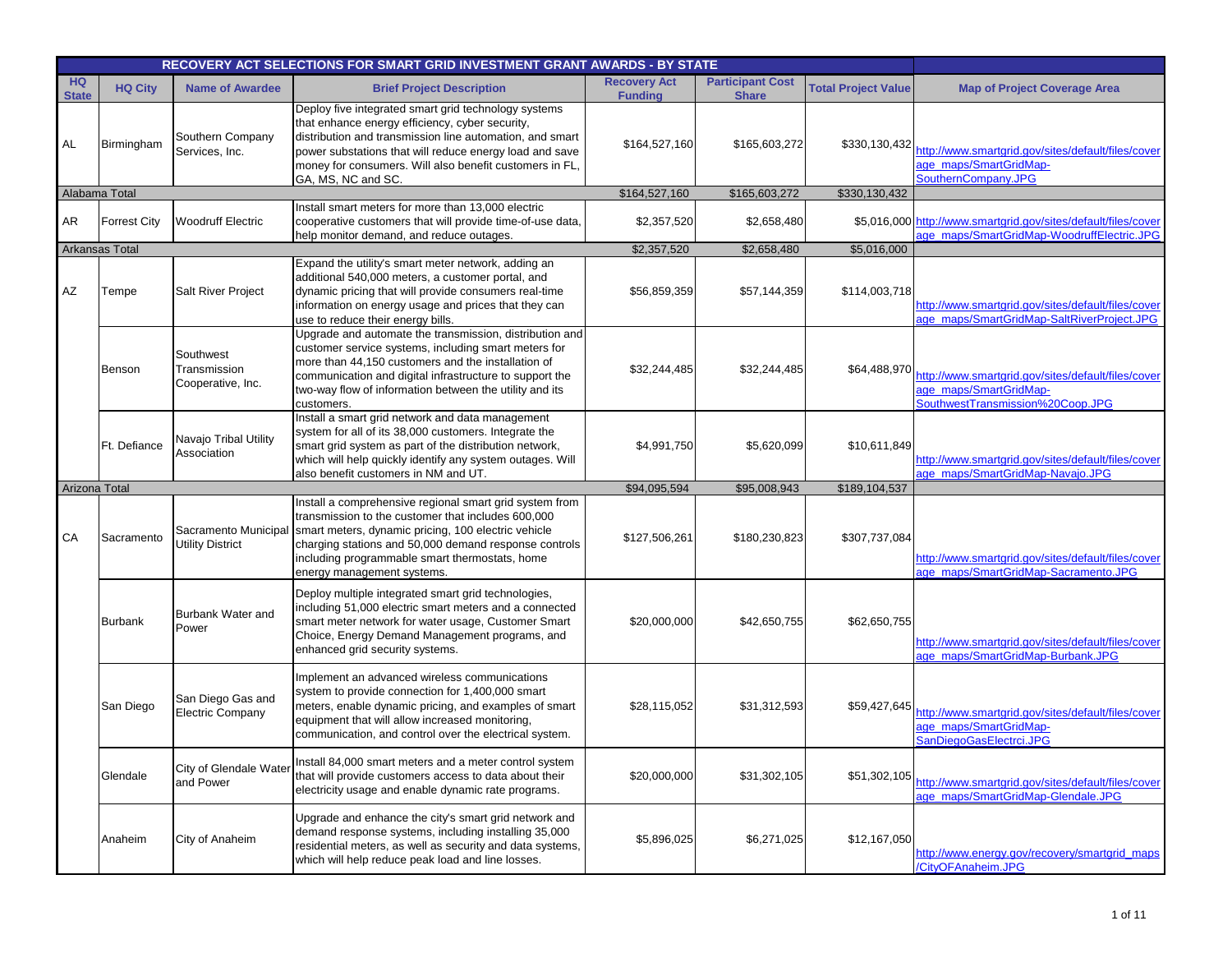|                           |                          |                                                                       | RECOVERY ACT SELECTIONS FOR SMART GRID INVESTMENT GRANT AWARDS - BY STATE                                                                                                                                                                                                                     |                                       |                                         |                            |                                                                                                                                   |
|---------------------------|--------------------------|-----------------------------------------------------------------------|-----------------------------------------------------------------------------------------------------------------------------------------------------------------------------------------------------------------------------------------------------------------------------------------------|---------------------------------------|-----------------------------------------|----------------------------|-----------------------------------------------------------------------------------------------------------------------------------|
| <b>HQ</b><br><b>State</b> | <b>HQ City</b>           | <b>Name of Awardee</b>                                                | <b>Brief Project Description</b>                                                                                                                                                                                                                                                              | <b>Recovery Act</b><br><b>Funding</b> | <b>Participant Cost</b><br><b>Share</b> | <b>Total Project Value</b> | <b>Map of Project Coverage Area</b>                                                                                               |
|                           | Modesto                  | Modesto Irrigation<br><b>District</b>                                 | Install 4,000 smart meters, enhance the electricity<br>distribution system to help reduce peak demand and<br>overall system losses, and developing improved<br>customer service programs including dynamic pricing,<br>billing system modifications, and education and outreach<br>efforts.   | \$1,493,149                           | \$4,522,927                             | \$6,016,076                | http://www.smartgrid.gov/sites/default/files/cover<br>age maps/SmartGridMap-Modesto.JPG                                           |
|                           | California Total         |                                                                       |                                                                                                                                                                                                                                                                                               | \$203,010,487                         | \$296,290,228                           | \$499,300,715              |                                                                                                                                   |
| CO                        | Fort Collins             | City of Fort Collins<br><b>Utilities</b>                              | Install 79,000 smart meters and in-home demand<br>response systems including in-home displays, smart<br>thermostats and air conditioning and water heater<br>control switches, automate transmission and distribution<br>systems, and enhance grid security.                                  | \$18,101,263                          | \$18,101,263                            | \$36,202,526               | http://www.smartgrid.gov/sites/default/files/cover<br>age maps/SmartGridMap-FortCollins.JPG                                       |
|                           | Pueblo                   | <b>Black Hills/Colorado</b><br>Electric Utility Co.                   | Install 42,000 smart meters and communications<br>infrastructure that will help facilitate meter reading and<br>provide a pilot for a dynamic pricing program.                                                                                                                                | \$6,142,854                           | \$6,142,854                             |                            | http://www.smartgrid.gov/sites/default/files/cover<br>\$12,285,708 age_maps/SmartGridMap-<br>BlackHillColoradoElectric.JPG        |
|                           | <b>Colorado Total</b>    |                                                                       |                                                                                                                                                                                                                                                                                               | \$24,244,117                          | \$24,244,117                            | \$48,488,234               |                                                                                                                                   |
| <b>CT</b>                 | Norwich                  | <b>Connecticut Municipal</b><br><b>Electric Energy</b><br>Cooperative | Build a regional smart meter network infrastructure<br>including 5 municipal utilities and at least 13,000 meters<br>that will allow customers to control their electricity use<br>through time-varying rates and control, communications,<br>and management systems.                         | \$9,188,050                           | \$9,188,050                             |                            | \$18,376,100 http://www.smartgrid.gov/sites/default/files/cover<br>age maps/SmartGridMap-<br>ConnecticutMunicipalElectricCoop.JPG |
|                           | <b>Connecticut Total</b> |                                                                       |                                                                                                                                                                                                                                                                                               | \$9,188,050                           | \$9,188,050                             | \$18,376,100               |                                                                                                                                   |
| <b>DC</b>                 | Washington               | Potomac Electric<br>Power Company<br>(PEPCO)                          | In the Maryland service area, install 570,000 smart<br>meters with network interface; institute dynamic pricing<br>programs, and deploy distribution automation and<br>communication infrastructure technology to enhance grid<br>operations.                                                 | \$104,780,549                         | \$104,780,549                           | \$209,561,098              | http://www.smartgrid.gov/sites/default/files/cover<br>age_maps/SmartGridMap-PEPCODC.JPG                                           |
|                           | Washington               | Potomac Electric<br>Power Company<br>(PEPCO)                          | Install 280,000 smart meters equipped with the network<br>interface, institute dynamic pricing programs, and deploy<br>distribution automation and communication infrastructure<br>technology to reduce peak load demand and improve<br>grid efficiency. Will also benefit customers in MD.   | \$44,580,549                          | \$44,580,549                            | \$89,161,098               | http://www.smartgrid.gov/sites/default/files/cover<br>age maps/SmartGridMap-PEPCODC.JPG                                           |
|                           | Washington DC Total      |                                                                       |                                                                                                                                                                                                                                                                                               | \$149,361,098                         | \$149,361,098                           | \$298,722,196              |                                                                                                                                   |
| FL.                       | Miami                    | Florida Power & Light<br>Company                                      | Energy Smart Florida is a comprehensive project to<br>advance implementation of the Smart Grid, including<br>installing over 2.6 million smart meters, 9,000 intelligent<br>distribution devices, 45 phasors, and advanced<br>monitoring equipment in over 270 substations.                   | \$200,000,000                         | \$378,963,325                           | \$578,963,325              | http://www.smartgrid.gov/sites/default/files/cover<br>age_maps/SmartGridMap-<br>FloridaPowerandLight.JPG                          |
|                           | Lakeland                 | <b>Lakeland Electric</b>                                              | Install more than 125,000 smart meters network for<br>residential, commercial and industrial electric customers<br>across the utility's service area.                                                                                                                                         | \$14,850,000                          | \$20,228,152                            |                            | \$35,078,152 http://www.smartgrid.gov/sites/default/files/cover<br>age maps/SmartGridMap-LakelandElectric.JPG                     |
|                           | Jacksonville             | <b>JEA</b>                                                            | Upgrade metering and data management infrastructure;<br>install 3,000 smart meters with two-way<br>communications, introduce a dynamic pricing pilot,<br>enhance the existing IT system, and implement<br>consumer engagement software to provide consumers<br>with detailed energy use data. | \$13,031,547                          | \$13,173,344                            | \$26,204,891               | http://www.smartgrid.gov/sites/default/files/cover<br>age maps/SmartGridMap-JEA.JPG                                               |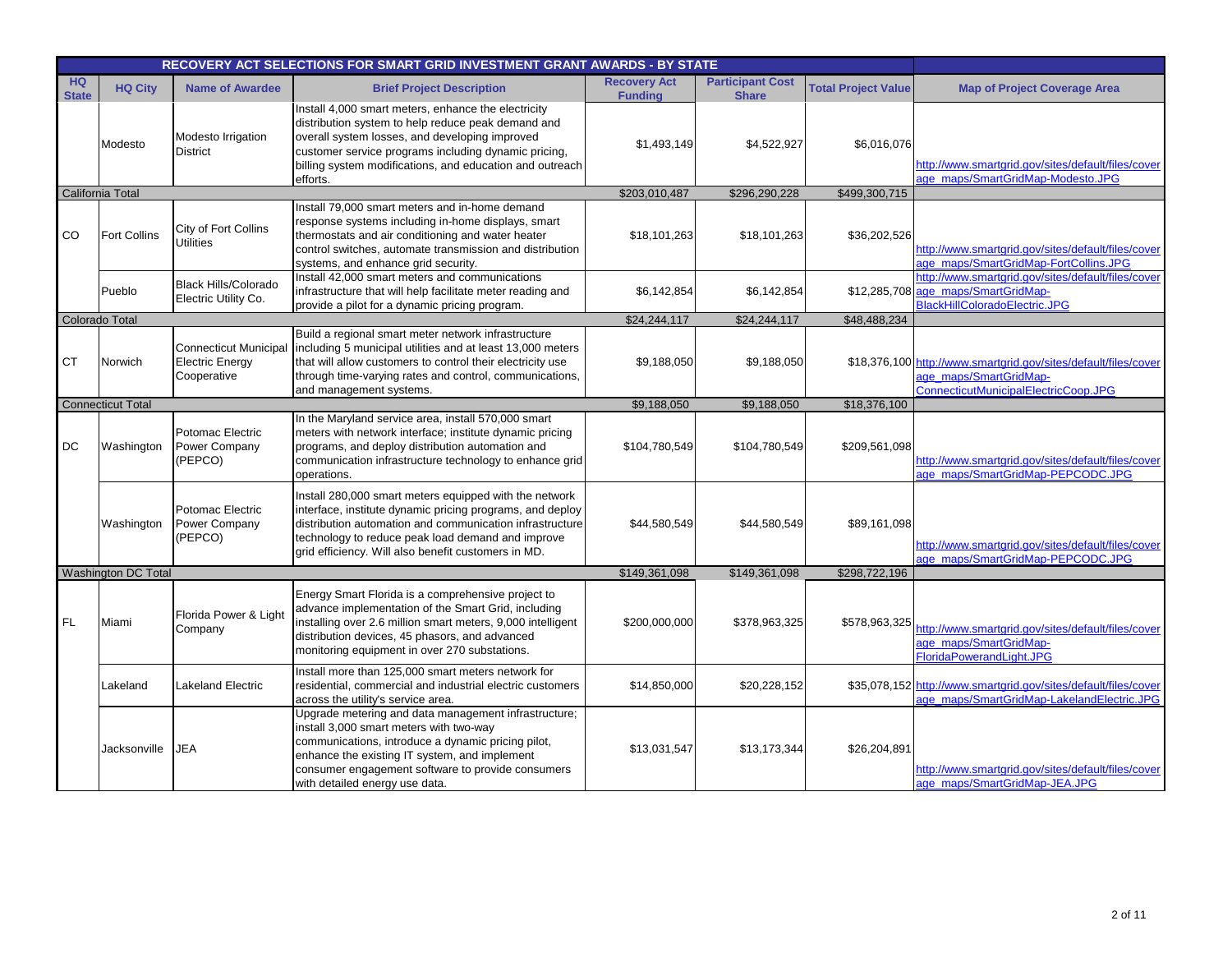|                           | RECOVERY ACT SELECTIONS FOR SMART GRID INVESTMENT GRANT AWARDS - BY STATE |                                                   |                                                                                                                                                                                                                                                                                                                                                                                                                                  |                                       |                                         |                            |                                                                                                                     |  |  |
|---------------------------|---------------------------------------------------------------------------|---------------------------------------------------|----------------------------------------------------------------------------------------------------------------------------------------------------------------------------------------------------------------------------------------------------------------------------------------------------------------------------------------------------------------------------------------------------------------------------------|---------------------------------------|-----------------------------------------|----------------------------|---------------------------------------------------------------------------------------------------------------------|--|--|
| <b>HQ</b><br><b>State</b> | <b>HQ City</b>                                                            | <b>Name of Awardee</b>                            | <b>Brief Project Description</b>                                                                                                                                                                                                                                                                                                                                                                                                 | <b>Recovery Act</b><br><b>Funding</b> | <b>Participant Cost</b><br><b>Share</b> | <b>Total Project Value</b> | <b>Map of Project Coverage Area</b>                                                                                 |  |  |
|                           | Leesburg                                                                  | City of Leesburg,<br>Florida                      | Enable new energy efficiency and conservation<br>programs to all 23,000 electric consumers through<br>deployment of smart meter networks, energy<br>management for municipal buildings, integrated<br>distributed generation, and new substation power<br>transformer with enhanced monitoring and control. Key<br>consumer initiatives include time differentiated rates and<br>demand response options for reducing peak load. | \$9,748,812                           | \$9,748,813                             | \$19,497,625               | http://www.smartgrid.gov/sites/default/files/cover<br>age_maps/SmartGridMap-Leesburg.JPG                            |  |  |
|                           | Tallahassee                                                               | City of Tallahassee                               | Implement a comprehensive demand response program,<br>including smart thermostats and advanced load control<br>systems, that will target residential and commercial<br>customers and lead to an estimated 35 MW reduction<br>in peak power.                                                                                                                                                                                      | \$8,890,554                           | \$8,890,554                             | \$17,781,108               | http://www.smartgrid.gov/sites/default/files/cover<br>age_maps/SmartGridMap-Tallahassee.JPG                         |  |  |
|                           | Quincy                                                                    | <b>Talquin Electric</b><br>Cooperative, Inc.      | Install a smart meter network system for 56,000<br>residential and commercial customers in a mainly rural,<br>four-county service area in North Florida. Also integrate<br>an outage management system and geographic<br>information as part of the Smart Grid.                                                                                                                                                                  | \$8,100,000                           | \$8,100,000                             | \$16,200,000               | http://www.smartgrid.gov/sites/default/files/cover<br>age maps/SmartGridMap-Talquin.JPG                             |  |  |
|                           | Orlando                                                                   | Atheros<br>Communications Inc.                    | Modify existing power line communications to enhance<br>smart grid functionality.                                                                                                                                                                                                                                                                                                                                                | \$4,554,800                           | \$4,554,800                             | \$9,109,600                | No Map                                                                                                              |  |  |
|                           | Quincy                                                                    | City of Quincy, FL                                | Deploy a smart grid network across the entire customer<br>base, including two-way communication and dynamic<br>pricing to reduce utility bills.                                                                                                                                                                                                                                                                                  | \$2,471,041                           | \$2,471,041                             |                            | \$4,942,082 http://www.smartgrid.gov/sites/default/files/cover<br>age_maps/SmartGridMap-Quincy.JPG                  |  |  |
| <b>Florida Total</b>      |                                                                           |                                                   |                                                                                                                                                                                                                                                                                                                                                                                                                                  | \$261,646,754                         | \$446,130,029                           | \$707,776,783              |                                                                                                                     |  |  |
| GA                        | Marietta                                                                  | Cobb Electric<br>Membership<br>Corporation        | Deploy 190,000 smart meters, covering 100 percent of<br>the utility's customer base. Implement communication<br>infrastructure and load control switches, using state-of-<br>the-art interoperable systems, servers, and data<br>management technologies.                                                                                                                                                                        | \$16,893,836                          | \$16,893,836                            | \$33,787,672               | http://www.smartgrid.gov/sites/default/files/cover<br>age_maps/SmartGridMap-CobbElectric.JPG                        |  |  |
|                           | Atlanta                                                                   | <b>Municipal Electric</b><br>Authority of Georgia | Install information technology and smart grid upgrades<br>throughout the system, including on substations, routers,<br>and network terminal units, to reduce peak demand and<br>system maintenance costs.                                                                                                                                                                                                                        | \$12,267,350                          | \$12,267,350                            | \$24,534,700               | http://www.smartgrid.gov/sites/default/files/cover<br>age maps/SmartGridMap-<br>MunicipalElectrciAuthority.JPG      |  |  |
|                           | Tucker                                                                    | Georgia System<br>Operations<br>Corporation Inc.  | Upgrade computer systems to instantaneously and<br>automatically communicate information about<br>disruptions or changes in flow on the grid, enhancing<br>reliability and security of the grid; and to use digital<br>controls to manage and modify electricity demand.                                                                                                                                                         | \$6,456,501                           | \$6,456,502                             | \$12,913,003               | No Map                                                                                                              |  |  |
|                           | McCaysville                                                               | Tri State Electric<br>Membership<br>Corporation   | Install more than 15,000 smart meters to enable<br>consumers to make use of dynamic pricing options.<br>Expand line monitoring for improved outage detection<br>across the service area. Will also benefit customers in<br>TN.                                                                                                                                                                                                   | \$1,138,060                           | \$1,290,394                             | \$2,428,454                | http://www.smartgrid.gov/sites/default/files/cover<br>age_maps/SmartGridMap-TriState.JPG                            |  |  |
| Georgia Total             |                                                                           |                                                   |                                                                                                                                                                                                                                                                                                                                                                                                                                  | \$36,755,747                          | \$36,908,082                            | \$73,663,829               |                                                                                                                     |  |  |
| GU                        | Hagatna                                                                   | <b>Guam Power Authority</b>                       | Deploy 46,000 smart meters to all of the utility's<br>customers, install automation technologies on the<br>electric distribution system, and implement the<br>infrastructure needed to support a two-way flow of<br>energy and information.                                                                                                                                                                                      | \$16,603,507                          | \$16,603,507                            |                            | \$33,207,014 http://www.smartgrid.gov/sites/default/files/cover<br>age maps/SmartGridMap-<br>GuamPowerAuthority.JPG |  |  |
| <b>Guam Total</b>         |                                                                           |                                                   |                                                                                                                                                                                                                                                                                                                                                                                                                                  | \$16,603,507                          | \$16,603,507                            | \$33,207,014               |                                                                                                                     |  |  |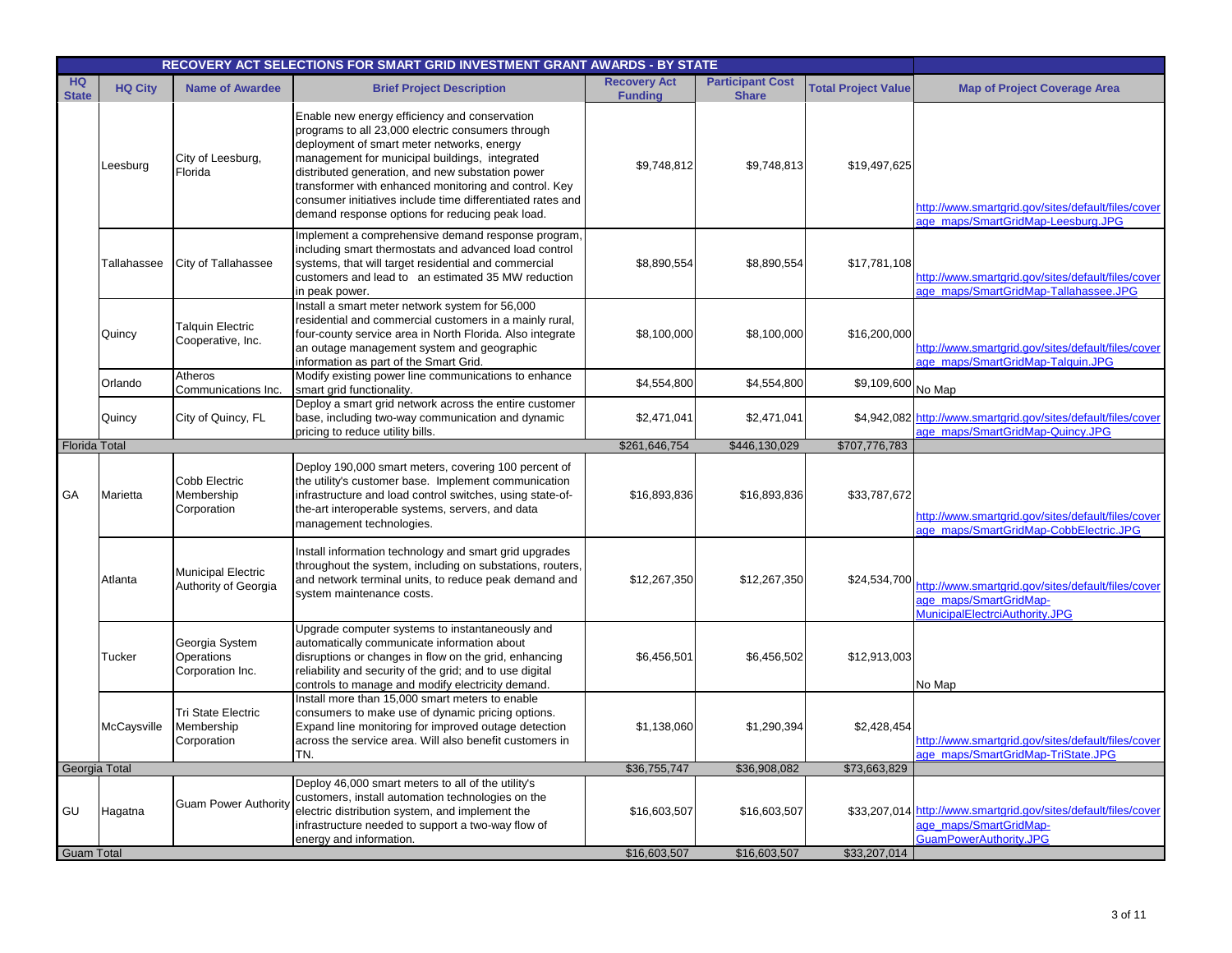|                           | RECOVERY ACT SELECTIONS FOR SMART GRID INVESTMENT GRANT AWARDS - BY STATE |                                                               |                                                                                                                                                                                                                                                                                                                                                                                                             |                                       |                                         |                            |                                                                                                                         |
|---------------------------|---------------------------------------------------------------------------|---------------------------------------------------------------|-------------------------------------------------------------------------------------------------------------------------------------------------------------------------------------------------------------------------------------------------------------------------------------------------------------------------------------------------------------------------------------------------------------|---------------------------------------|-----------------------------------------|----------------------------|-------------------------------------------------------------------------------------------------------------------------|
| <b>HQ</b><br><b>State</b> | <b>HQ City</b>                                                            | <b>Name of Awardee</b>                                        | <b>Brief Project Description</b>                                                                                                                                                                                                                                                                                                                                                                            | <b>Recovery Act</b><br><b>Funding</b> | <b>Participant Cost</b><br><b>Share</b> | <b>Total Project Value</b> | <b>Map of Project Coverage Area</b>                                                                                     |
| HI                        | Oahu                                                                      | Hawaii Electric Co.<br>Inc.                                   | Automate high load distribution circuits feeding eastern<br>Oahu, reducing outage duration and community impacts.<br>Enable workforce retraining and preserve jobs through<br>cross-training and creation of new skill sets within the<br>utility.                                                                                                                                                          | \$5,347,598                           | \$5,347,598                             | \$10,695,196               | http://www.smartgrid.gov/sites/default/files/cover<br>age maps/SmartGridMap-Hawaii.JPG                                  |
| Hawaii Total              |                                                                           |                                                               |                                                                                                                                                                                                                                                                                                                                                                                                             | \$5,347,598                           | \$5,347,598                             | \$10,695,196               |                                                                                                                         |
| IA                        | Akeney                                                                    | lowa Association of<br><b>Municipal Utilities</b>             | 75 consumer-owned utilities, serving over 96,000<br>customers in 3 states, will implement a broad based load<br>control and dynamic pricing program using smart<br>thermostats and web based energy portals.                                                                                                                                                                                                | \$5,000,000                           | \$7,531,203                             | \$12,531,203               | http://www.smartgrid.gov/sites/default/files/cover<br>age_maps/SmartGridMap-lowaAssoc.JPG                               |
| <b>Iowa Total</b>         |                                                                           |                                                               |                                                                                                                                                                                                                                                                                                                                                                                                             | \$5,000,000                           | \$7,531,203                             | \$12,531,203               |                                                                                                                         |
| ID                        | <b>Boise</b>                                                              |                                                               | Modernize the electric transmission and distribution<br>infrastructure, including deploying a smart meter network<br>for all 475,000 customers throughout the service area<br>Idaho Power Company and implementing an outage management system and<br>irrigation load control program that will reduce peak and<br>overall energy use and improve system reliability. Will<br>also benefit customers in OR. | \$47,000,000                          | \$47,000,000                            | \$94,000,000               | http://www.smartgrid.gov/sites/default/files/cover<br>age maps/SmartGridMap-IdahoPower.JPG                              |
|                           | <b>Boise</b>                                                              |                                                               | Install smart grid-compatible irrigation load control<br>M2M Communications systems in California's central valley agricultural area in<br>order to reduce peak electric demand in the state.                                                                                                                                                                                                               | \$2,171,710                           | \$2,171,710                             | \$4,343,420                | No Map                                                                                                                  |
| Idaho Total               |                                                                           |                                                               |                                                                                                                                                                                                                                                                                                                                                                                                             | \$49,171,710                          | \$49,171,710                            | \$98,343,420               |                                                                                                                         |
| IL.                       | Naperville                                                                | City of Naperville,<br>Illinois                               | Deploy more than 57,000 smart meters and install the<br>infrastructure and software necessary to support and<br>integrate various smart grid functions and the two-way<br>flow of information between the utility and customers.                                                                                                                                                                            | \$10,994,110                          | \$10,994,110                            | \$21,988,220               | http://www.smartgrid.gov/sites/default/files/cover<br>age_maps/SmartGridMap-CityofNaperville.JPG                        |
| <b>Illinois Total</b>     |                                                                           |                                                               |                                                                                                                                                                                                                                                                                                                                                                                                             | \$10,994,110                          | \$10,994,110                            | \$21,988,220               |                                                                                                                         |
| IN                        | Indianapolis                                                              | Indianapolis Power<br>and Light Company                       | Install more than 28,000 meters, including commercial,<br>industrial and residential customers, provide energy use<br>information to customers, improve service restoration<br>and efficiency, and enable two-way communications and<br>control capabilities for the grid.                                                                                                                                  | \$20,000,000                          | \$28,900,000                            |                            | \$48,900,000 http://www.smartgrid.gov/sites/default/files/cover<br>age maps/SmartGridMap-<br>IndianapolisPowerLight.JPG |
|                           | Carmel                                                                    | Midwest Independent<br><b>Transmission System</b><br>Operator | Install, test, integrate and monitor 150 phasor<br>measurement units in strategic locations across the<br>Midwest on independent transmissions system<br>operators, which will improve the energy dispatching,<br>system reliability and planning capabilities. Will also<br>benefit customers in IA, IL, MI, MN, MO, MT, ND, OH,<br>PA, SD, and WI.                                                        | \$17,271,738                          | \$17,271,738                            | \$34,543,476               | http://www.smartgrid.gov/sites/default/files/cover<br>age maps/SmartGridMap-MidwestISO.JPG                              |
|                           | Auburn                                                                    | City of Auburn, IN                                            | Integrate and modernize multiple components within the<br>electrical system, including installing a smart meter<br>network, enhancing reliable and fast communication<br>capabilities, upgrading cyber security technologies,<br>expanding grid monitoring and improving responses to<br>power outages.                                                                                                     | \$2,075,080                           | \$2,075,080                             | \$4,150,160                | http://www.energy.gov/recovery/smartgrid_maps<br><b>CityOfAuburn.JPG</b>                                                |
| Indiana Total             |                                                                           |                                                               |                                                                                                                                                                                                                                                                                                                                                                                                             | \$39,346,818                          | \$48,246,818                            | \$87,593,636               |                                                                                                                         |
| KS                        | Topeka                                                                    | Westar Energy, Inc.                                           | Implement technologies to transition the community into<br>a smart energy city, including deploying 48,000 smart<br>meters, advanced distribution automation equipment,<br>smart grid management software, and web-based<br>customer engagement tools that will empower<br>consumers to reduce their energy use and limit peak<br>energy demand.                                                            | \$19,041,565                          | \$20,249,184                            | \$39,290,749               | http://www.smartgrid.gov/sites/default/files/cover<br>age maps/SmartGridMap-WestarEnergy.JPG                            |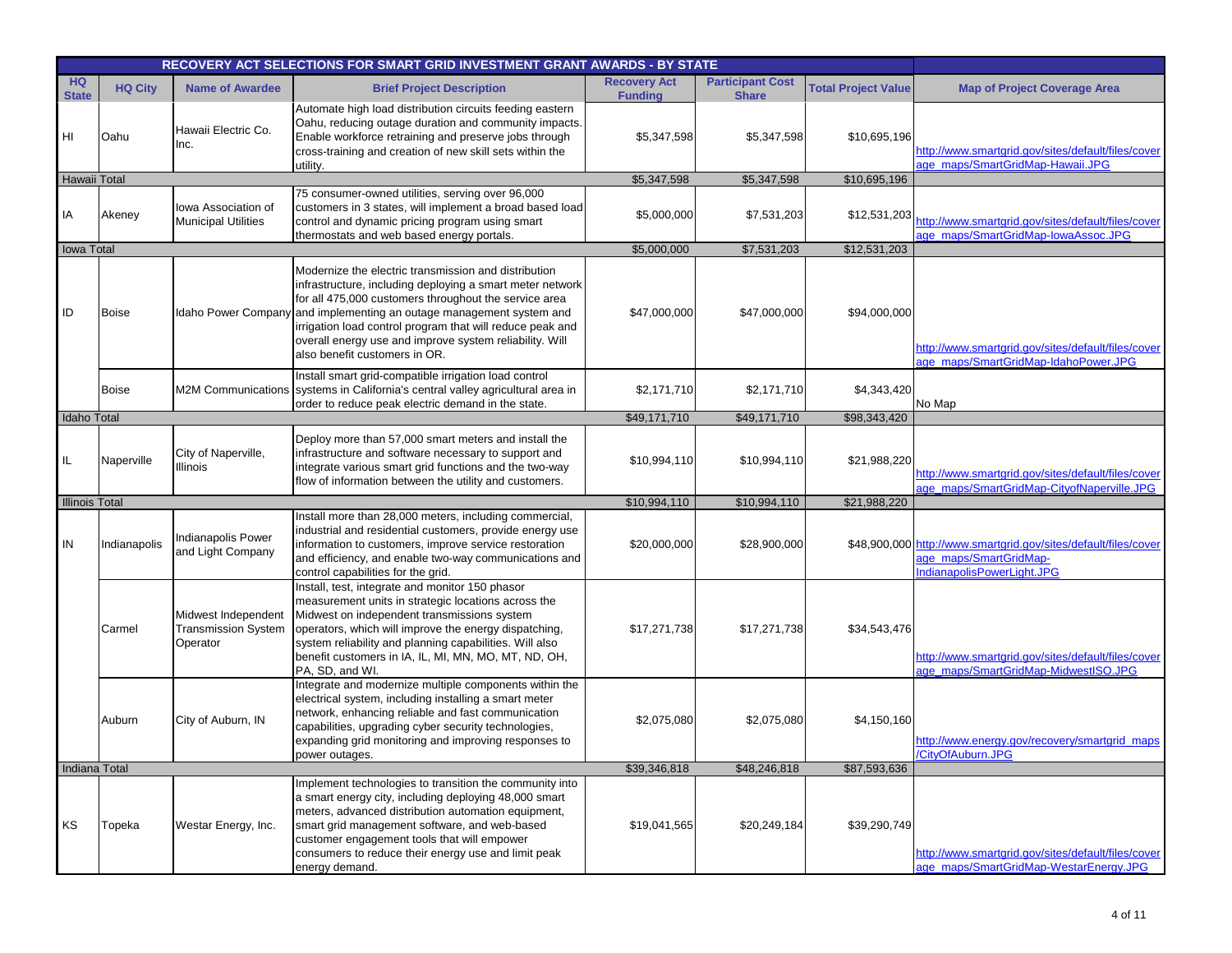|                           |                       |                                                                    | RECOVERY ACT SELECTIONS FOR SMART GRID INVESTMENT GRANT AWARDS - BY STATE                                                                                                                                                                                                                                     |                                       |                                         |                            |                                                                                                               |
|---------------------------|-----------------------|--------------------------------------------------------------------|---------------------------------------------------------------------------------------------------------------------------------------------------------------------------------------------------------------------------------------------------------------------------------------------------------------|---------------------------------------|-----------------------------------------|----------------------------|---------------------------------------------------------------------------------------------------------------|
| <b>HQ</b><br><b>State</b> | <b>HQ City</b>        | <b>Name of Awardee</b>                                             | <b>Brief Project Description</b>                                                                                                                                                                                                                                                                              | <b>Recovery Act</b><br><b>Funding</b> | <b>Participant Cost</b><br><b>Share</b> | <b>Total Project Value</b> | <b>Map of Project Coverage Area</b>                                                                           |
|                           | Hays                  | Midwest Energy Inc.                                                | Install new micro-processor based protective relays and<br>communications equipment at Midwest Energy's Knoll<br>Substation to increase transmission system reliability,<br>enhance synchrophasor measurement and<br>concentration, and facilitate the integration of renewable<br>energy.                    | \$712,257                             | \$712,257                               | \$1,424,514                | http://www.smartgrid.gov/sites/default/files/cover<br>age maps/SmartGridMap-MidwestEnergy.JPG                 |
| Kansas Total              |                       |                                                                    |                                                                                                                                                                                                                                                                                                               | \$19,753,822                          | \$20,961,441                            | \$40,715,263               |                                                                                                               |
| KY                        | Somerset              | South Kentucky Rural<br><b>Electric Cooperative</b><br>Corporation | Jpgrade the electric metering system to a smart meter<br>network for more than 66,000 families and businesses in<br>rural Kentucky.                                                                                                                                                                           | \$9,538,234                           | \$10,097,981                            |                            | \$19,636,215<br>http://www.smartgrid.gov/sites/default/files/cover<br>age maps/SmartGridMap-SouthKentucky.JPG |
|                           | <b>Kentucky Total</b> |                                                                    |                                                                                                                                                                                                                                                                                                               | \$9,538,234                           | \$10,097,981                            | \$19,636,215               |                                                                                                               |
| LA                        | Pineville             | Cleco Power LLC                                                    | Install a smart metering network for all of the utility's<br>customers - over 275,000 meters - that will enable<br>customer interaction and distribution automation.                                                                                                                                          | \$20,000,000                          | \$49,026,089                            |                            | \$69,026,089 http://www.smartgrid.gov/sites/default/files/cover<br>age maps/SmartGridMap-ClecoPower.JPG       |
|                           | Lafayette             | Lafayette<br>Consolidated<br>Government, LA                        | Install more than 57,000 smart meters to reach the full<br>service territory with two-way communications, enable<br>consumers to reduce energy use with smart appliances<br>and dynamic pricing, and automate the electric<br>transmission and distribution systems to improve<br>monitoring and reliability. | \$11,630,000                          | \$11,630,000                            | \$23,260,000               | http://www.smartgrid.gov/sites/default/files/cover<br>age maps/SmartGridMap-Lafayette.JPG                     |
|                           | <b>New Orleans</b>    | Entergy New Orleans,<br>Inc.                                       | Install more than 11,000 residential smart meters and in-<br>home display devices, coupled with dynamic pricing, to<br>reduce energy use and electricity costs for low income<br>families.                                                                                                                    | \$4,996,968                           | \$4,996,968                             | \$9,993,936                | http://www.smartgrid.gov/sites/default/files/cover<br>age maps/SmartGridMap-<br>EntergyNewOrleans.JPG         |
|                           | <b>New Orleans</b>    | Entergy Services, Inc.                                             | Build a foundation for increased grid monitoring,<br>including the installation of 18 new phasor measurement<br>units and training and educating grid operators and<br>engineers on the use of phasor technology to improve<br>critical decision making on grid operations.                                   | \$4,611,201                           | \$4,611,201                             | \$9,222,402                | http://www.smartgrid.gov/sites/default/files/cover<br>age_maps/SmartGridMap-Entergy.JPG                       |
|                           | Ruston                | City of Ruston,<br>Louisiana                                       | Develop a fully functioning Smart Grid by improving<br>customer systems, automating electricity distribution,<br>and deploying a smart meter network and data<br>management system. The smart grid will reduce<br>consumer energy use and limit system losses.                                                | \$4,331,650                           | \$4,331,650                             | \$8,663,300                | http://www.smartgrid.gov/sites/default/files/cover<br>age maps/SmartGridMap-Ruston.JPG                        |
|                           | Louisiana Total       |                                                                    |                                                                                                                                                                                                                                                                                                               | \$45,569,819                          | \$74,595,908                            | \$120,165,727              |                                                                                                               |
| МA                        | Danvers               | Honeywell<br>International, Inc                                    | Provide automated peak pricing response for almost 700<br>commercial and industrial customers. Fully automated<br>demand response will reduce the electricity load during<br>times of peak demand.                                                                                                            | \$11,384,363                          | \$11,384,363                            | \$22,768,726               | No Map                                                                                                        |
|                           | Norfolk               | <b>NSTAR Electric</b><br>Company                                   | Expand the system's distribution automation capabilities<br>by implementing "self-healing" functions on the grid that<br>will reduce the impact of outages on the system and the<br>power quality and efficiency of the distribution grid.                                                                    | \$10,061,883                          | \$10,061,883                            | \$20,123,766               | http://www.smartgrid.gov/sites/default/files/cover<br>age maps/SmartGridMap-NSTARElectric.JPG                 |
|                           | Danvers               | Town of Danvers, MA                                                | Deploy more than 12,000 smart meters for the full<br>customer base, upgrade cyber security systems, and<br>automate outage management and other distribution<br>operations with the goal of achieving full interoperability<br>between all of the various systems.                                            | \$8,476,800                           | \$8,476,800                             | \$16,953,600               | http://www.smartgrid.gov/sites/default/files/cover<br>age maps/SmartGridMap-TownOFDanvers.JPG                 |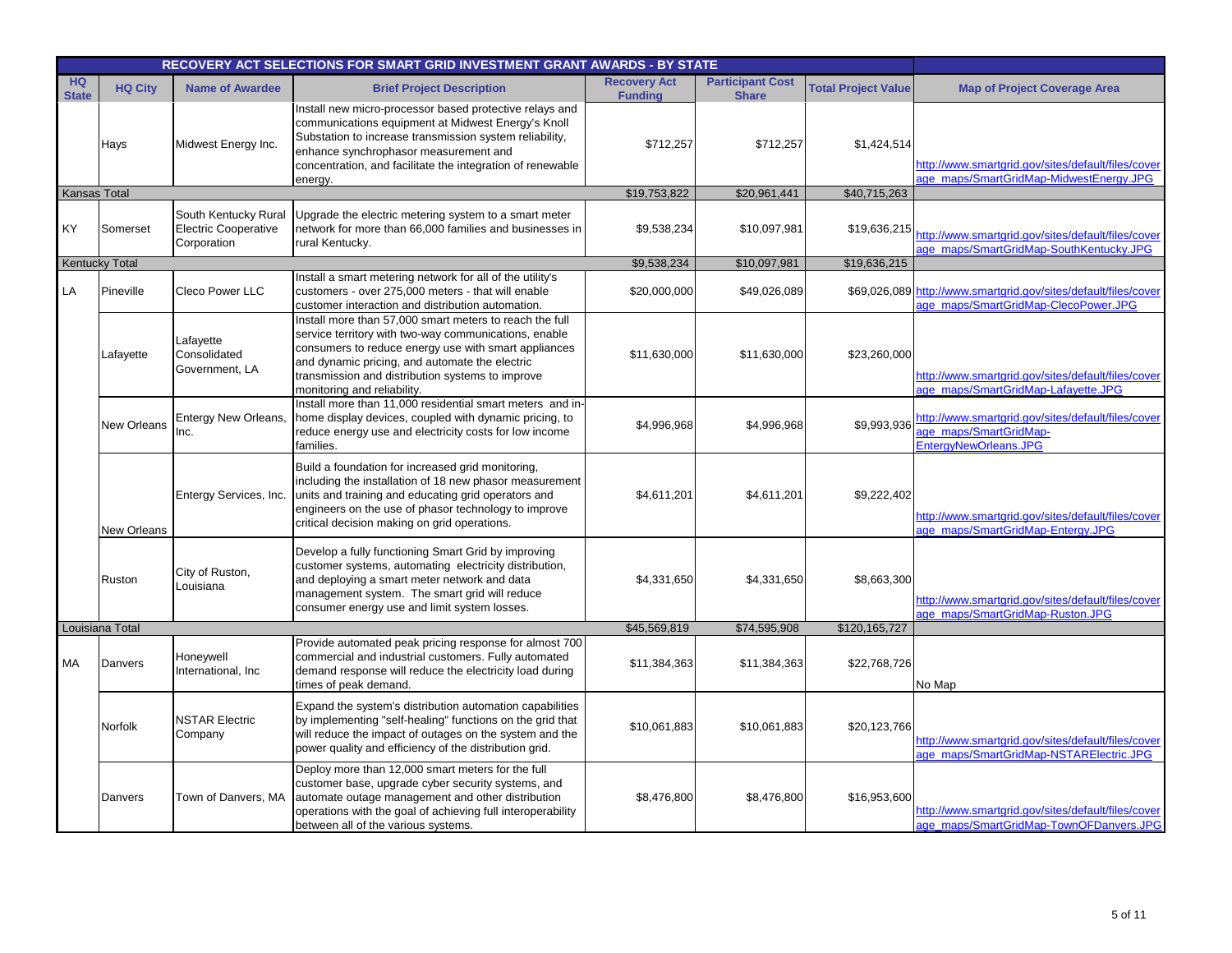|                           |                         | RECOVERY ACT SELECTIONS FOR SMART GRID INVESTMENT GRANT AWARDS - BY STATE |                                                                                                                                                                                                                                                                                                                                                                 |                                       |                                         |                            |                                                                                                                                       |
|---------------------------|-------------------------|---------------------------------------------------------------------------|-----------------------------------------------------------------------------------------------------------------------------------------------------------------------------------------------------------------------------------------------------------------------------------------------------------------------------------------------------------------|---------------------------------------|-----------------------------------------|----------------------------|---------------------------------------------------------------------------------------------------------------------------------------|
| <b>HQ</b><br><b>State</b> | <b>HQ City</b>          | <b>Name of Awardee</b>                                                    | <b>Brief Project Description</b>                                                                                                                                                                                                                                                                                                                                | <b>Recovery Act</b><br><b>Funding</b> | <b>Participant Cost</b><br><b>Share</b> | <b>Total Project Value</b> | <b>Map of Project Coverage Area</b>                                                                                                   |
|                           | Holyoke                 | ISO New England,<br>Incorporated                                          | Install 30 synchrophasors and connect the independent<br>systems operators in New England to increase response<br>time to real time system events and reduce congestion<br>by being able to collect and share synchrophasor and<br>disturbance data with other regions for wide area<br>monitoring. Will also benefit customers in CT, ME, NH,<br>RI, and VT.   | \$7,993,714                           | \$10,093,714                            | \$18,087,428               | http://www.smartgrid.gov/sites/default/files/cover<br>age maps/SmartGridMap-ISONewEngland.JPG                                         |
|                           | Marblehead              | Marblehead Municipal<br>Light Department                                  | Install 10,000 smart meters and a pilot program to<br>assess the effectiveness of real-time pricing and<br>automated load management.                                                                                                                                                                                                                           | \$1,346,175                           | \$1,346,175                             |                            | http://www.smartgrid.gov/sites/default/files/cover<br>\$2,692,350 age_maps/SmartGridMap-<br>MarbleheadMunicipalLight.JPG              |
|                           | <b>West Tisbury</b>     | Vineyard Energy<br>Project                                                | Deploy a range of smart grid technologies, including<br>smart appliances, an interface for plug-in hybrid electric<br>vehicles, and a demand response program that will help<br>enable the integration of solar and wind resources onto<br>the grid.                                                                                                            | \$567,250                             | \$567,250                               | \$1,134,500                | No Map                                                                                                                                |
|                           | Massachusetts Total     |                                                                           |                                                                                                                                                                                                                                                                                                                                                                 | \$39,830,185                          | \$41,930,185                            | \$81,760,370               |                                                                                                                                       |
| MD                        | <b>Baltimore</b>        | Baltimore Gas and<br><b>Electric Company</b>                              | Deploy a smart meter network and advanced customer<br>control system for 1.1 million residential customers that<br>will enable dynamic electricity pricing. Expand the<br>utility's direct load control program, which will enhance<br>grid reliability and reduce congestion.                                                                                  | \$200,000,000                         | \$251,814,234                           |                            | \$451,814,234 http://www.smartgrid.gov/sites/default/files/cover<br>age maps/SmartGridMap-<br>BaltimoreGasElectric.JPG                |
|                           | <b>Maryland Total</b>   |                                                                           |                                                                                                                                                                                                                                                                                                                                                                 | \$200,000,000                         | \$251,814,234                           | \$451,814,234              |                                                                                                                                       |
| ME                        | Augusta                 | <b>Central Maine Power</b><br>Company                                     | Install a smart meter network for all residential,<br>commercial and industrial customers in the utility's<br>service territory - approximately 650,000 meters.                                                                                                                                                                                                 | \$95,858,307                          | \$95,858,307                            |                            | \$191,716,614 http://www.smartgrid.gov/sites/default/files/cover<br>age_maps/SmartGridMap-CentralMaine.JPG                            |
| <b>Maine Total</b>        |                         |                                                                           |                                                                                                                                                                                                                                                                                                                                                                 | \$95,858,307                          | \$95,858,307                            | \$191,716,614              |                                                                                                                                       |
| MI                        | Detroit                 | Detroit Edison<br>Company                                                 | The SmartCurrents program includes three projects:<br>deploy a large-scale network of 660,000 smart meters;<br>implement the Smart Home program which will provide<br>customer benefits such as dynamic pricing to 5,000<br>customers and smart appliances to 300 customers.                                                                                    | \$83,828,878                          | \$83,828,878                            | \$167,657,756              | http://www.smartgrid.gov/sites/default/files/cover<br>age_maps/SmartGridMap-DetroitEdisonCo.JPG                                       |
|                           | <b>Benton</b><br>Harbor | <b>Whirlpool Corporation</b>                                              | Support the manufacturing of smart appliances to<br>accelerate the commercialization of residential<br>appliances capable of communicating over a home<br>network with other smart technologies. These smart<br>appliances will allow consumers to defer or schedule<br>their energy use, which can lower consumer costs and<br>reduce peak electricity demand. | \$19,330,000                          | \$19,766,275                            | \$39,096,275               | No Map                                                                                                                                |
|                           | Michigan Total          |                                                                           |                                                                                                                                                                                                                                                                                                                                                                 | \$103,158,878                         | \$103,595,153                           | \$206,754,031              |                                                                                                                                       |
| MN                        | Duluth                  | ALLETE Inc., d/b/a<br>Minnesota Power                                     | Expand the implementation of Minnesota Power's<br>existing smart meter network by deploying an additional<br>8,000 meters and new measurement and automation<br>equipment. Will begin a dynamic pricing program.                                                                                                                                                | \$1,544,004                           | \$1,544,004                             |                            | \$3,088,008 http://www.smartgrid.gov/sites/default/files/cover<br>age_maps/SmartGridMap-<br>ALLETEMNPower.JPG                         |
|                           | Minnesota Total         |                                                                           |                                                                                                                                                                                                                                                                                                                                                                 | \$1,544,004                           | \$1,544,004                             | \$3,088,008                |                                                                                                                                       |
| <b>MO</b>                 | Fulton                  | City of Fulton,<br>Missouri                                               | Replace more than 5,000 current electric meters with a<br>smart meter network that includes a dynamic pricing<br>program to reduce consumer energy use.                                                                                                                                                                                                         | \$1,527,641                           | \$1,527,641                             |                            | \$3,055,282 http://www.smartgrid.gov/sites/default/files/cover<br>age_maps/SmartGridMap-Fulton.JPG                                    |
| Missouri Total            |                         |                                                                           |                                                                                                                                                                                                                                                                                                                                                                 | \$1,527,641                           | \$1,527,641                             | \$3,055,282                |                                                                                                                                       |
| <b>MS</b>                 | Hattiesburg             | South Mississippi<br><b>Electric Power</b><br>Association (SMEPA)         | Install 240,000 smart meters and smart grid<br>infrastructure across a range of SMEPA's member<br>cooperatives, providing increased communication and<br>monitoring for the grid.                                                                                                                                                                               | \$30,563,967                          | \$30,754,038                            | \$61,318,005               | http://www.smartgrid.gov/project/south_mississi<br>ppi electric power association advanced met<br>ering infrastructure and associated |
|                           | Mississippi Total       |                                                                           |                                                                                                                                                                                                                                                                                                                                                                 | \$30,563,967                          | \$30,754,038                            | \$61,318,005               |                                                                                                                                       |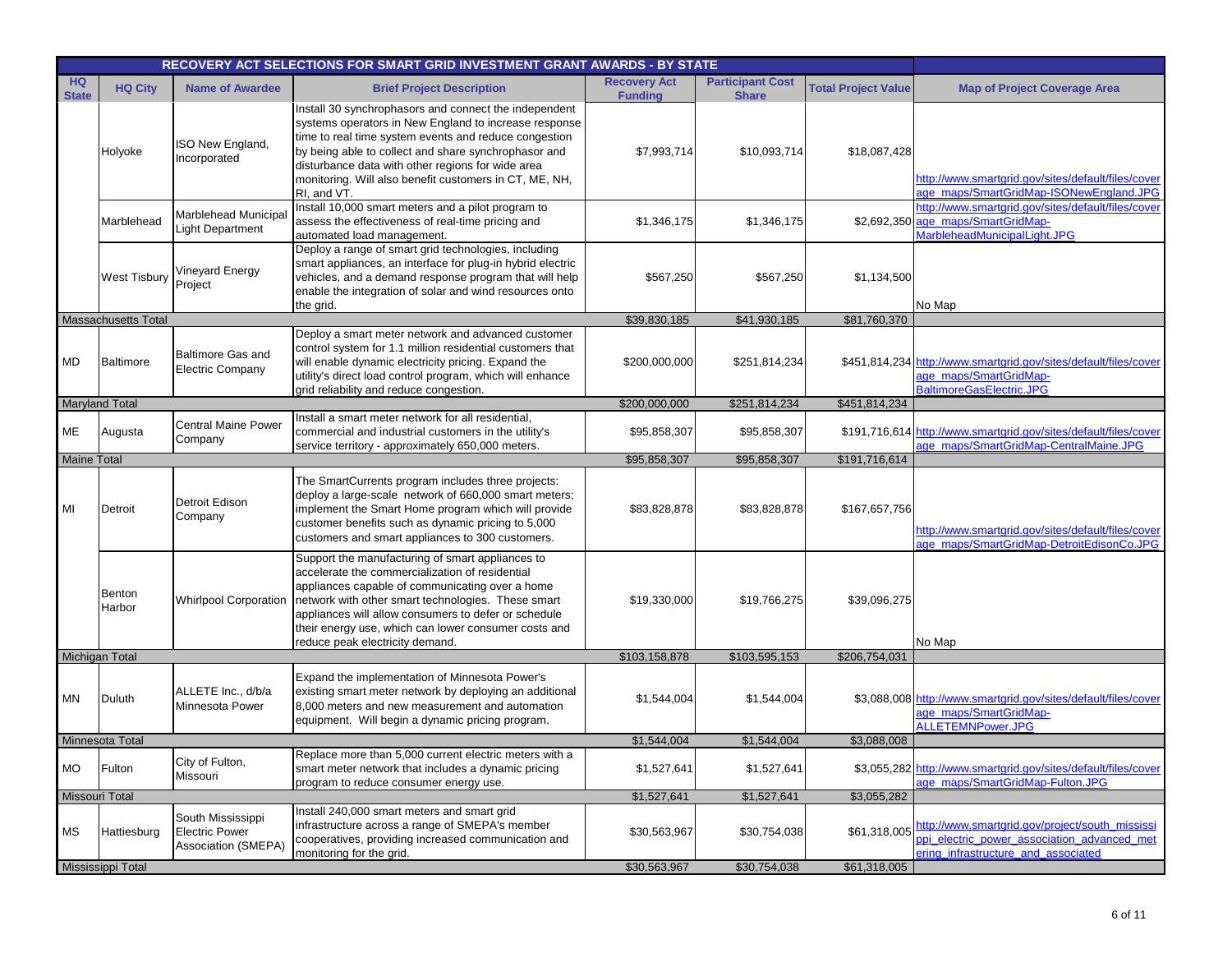|                           |                         | RECOVERY ACT SELECTIONS FOR SMART GRID INVESTMENT GRANT AWARDS - BY STATE |                                                                                                                                                                                                                                                                                                                                                                                                                                                                    |                                       |                                         |                            |                                                                                                                                   |
|---------------------------|-------------------------|---------------------------------------------------------------------------|--------------------------------------------------------------------------------------------------------------------------------------------------------------------------------------------------------------------------------------------------------------------------------------------------------------------------------------------------------------------------------------------------------------------------------------------------------------------|---------------------------------------|-----------------------------------------|----------------------------|-----------------------------------------------------------------------------------------------------------------------------------|
| <b>HQ</b><br><b>State</b> | <b>HQ City</b>          | <b>Name of Awardee</b>                                                    | <b>Brief Project Description</b>                                                                                                                                                                                                                                                                                                                                                                                                                                   | <b>Recovery Act</b><br><b>Funding</b> | <b>Participant Cost</b><br><b>Share</b> | <b>Total Project Value</b> | <b>Map of Project Coverage Area</b>                                                                                               |
| <b>NC</b>                 | Charlotte               | <b>Duke Energy Business</b><br><b>Services LLC</b>                        | Comprehensive grid modernization for Duke Energy's<br>Midwest electric system encompassing Ohio, Indiana,<br>and Kentucky. Includes installing open, interoperable,<br>two-way communications networks, deploying smart<br>meters for 1.4 million customers, automating advanced<br>distribution applications, developing dynamic pricing<br>programs, and supporting the deployment of plug-in<br>electric vehicles. Will also benefit customers in IN and<br>OH. | \$200,000,000                         | \$355,706,307                           | \$555,706,307              | http://www.smartgrid.gov/sites/default/files/cover<br>age_maps/SmartGridMap-<br>DukeEnergyBusinessServices.JPG                    |
|                           | Raleigh                 | <b>Progress Energy</b><br>Service Company,<br><b>LLC</b>                  | Build a green Smart Grid virtual power plant through<br>conservation, efficiency and advanced load shaping<br>technologies, including installation of over 160,000<br>meters across its multi-state service area. Will also<br>benefit customers in SC.                                                                                                                                                                                                            | \$200,000,000                         | \$320,185,889                           | \$520,185,889              | http://www.smartgrid.gov/sites/default/files/cover<br>age_maps/SmartGridMap-ProgressEnergy.JPG                                    |
|                           | Charlotte               | Duke Energy<br>Carolinas, LLC                                             | Install 45 phasor measurement units in substations<br>across the Carolinas and upgrade communications<br>infrastructure and technology at the corporate control<br>center.                                                                                                                                                                                                                                                                                         | \$3,927,899                           | \$3,927,899                             | \$7,855,798                | http://www.smartgrid.gov/sites/default/files/cover<br>age maps/SmartGridMap-<br>DukeEnergyCarolinas.JPG                           |
|                           | North Carolina Total    |                                                                           |                                                                                                                                                                                                                                                                                                                                                                                                                                                                    | \$403,927,899                         | \$679,820,095                           | \$1,083,747,994            |                                                                                                                                   |
| <b>NE</b>                 | <b>West Point</b>       | <b>Cuming County Public</b><br><b>Power District</b>                      | Install communications infrastructures and deploy<br>control software to enable Smart Grid distribution<br>functions for Cuming County Public Power District and<br>Stanton County Public Power District distribution<br>systems.                                                                                                                                                                                                                                  | \$1,874,994                           | \$1,874,994                             |                            | \$3,749,988 http://www.smartgrid.gov/sites/default/files/cover<br>age maps/SmartGridMap-<br><b>CUmiongPublicPowerDistrict.JPG</b> |
|                           | Stanton                 | <b>Stanton County Public</b><br><b>Power District</b>                     | Extend existing smart meter network to all metering<br>points by deploying an additional 2,400 smart meters,<br>along with the associated computer software and<br>hardware and data collection systems.                                                                                                                                                                                                                                                           | \$397,000                             | \$397,000                               | \$794,000                  | http://www.smartgrid.gov/sites/default/files/cover<br>age_maps/SmartGridMap-<br>StantonCountyPublicPower.JPG                      |
|                           | Nebraska Total          |                                                                           |                                                                                                                                                                                                                                                                                                                                                                                                                                                                    | \$2,271,994                           | \$2,271,994                             | \$4,543,988                |                                                                                                                                   |
| NH                        | Plymouth                | New Hampshire<br><b>Electric Cooperative</b>                              | Modernize the distribution and metering system by<br>deploying advanced meters for all 75,000 members and<br>installing a wide area telecom network consisting of<br>microwave and fiber links throughout the service<br>territory.                                                                                                                                                                                                                                | \$15,815,225                          | \$19,329,720                            |                            | \$35,144,945 http://www.smartgrid.gov/sites/default/files/cover<br>age maps/SmartGridMap-<br>NewHampshireElectricCoop.JPG         |
|                           | New Hampshire Total     |                                                                           |                                                                                                                                                                                                                                                                                                                                                                                                                                                                    | \$15,815,225                          | \$19,329,720                            | \$35,144,945               |                                                                                                                                   |
| <b>NJ</b>                 | Mays<br>Landing         | <b>Atlantic City Electric</b><br>Company                                  | Deploy 25,000 direct load control devices, intelligent grid<br>sensors, automation technology, and communications<br>infrastructure to enhance grid reliability, optimize the<br>grid's operations, and empower consumers to better<br>manage and control their energy usage. Will also benefit<br>customers in DC and MD.                                                                                                                                         | \$18,700,000                          | \$18,700,000                            | \$37,400,000               | http://www.smartgrid.gov/sites/default/files/cover<br>age_maps/SmartGridMap-<br>AtlanticCityElectric.JPG                          |
|                           | <b>New Jersey Total</b> |                                                                           |                                                                                                                                                                                                                                                                                                                                                                                                                                                                    | \$18,700,000                          | \$18,700,000                            | \$37,400,000               |                                                                                                                                   |
| <b>NV</b>                 | Las Vegas               | NV Energy, Inc.                                                           | Integrate smart grid technologies, including dynamic<br>pricing, customer communications and in-home<br>networks, grid monitoring, distribution automation,<br>distributed renewables, and electric vehicles, including<br>the installation of a network of 1,300,000 smart meters.                                                                                                                                                                                | \$138,877,906                         | \$138,877,906                           | \$277,755,812              | http://www.smartgrid.gov/sites/default/files/cover<br>age_maps/SmartGridMap-NVEnergy.JPG                                          |
| Nevada Total              |                         |                                                                           |                                                                                                                                                                                                                                                                                                                                                                                                                                                                    | \$138,877,906                         | \$138,877,906                           | \$277,755,812              |                                                                                                                                   |
| NY.                       | New York                | <b>Consolidated Edison</b><br>Company of New<br>York, Inc.                | Deploy a wide-range of grid-related technologies,<br>including automation, monitoring and two-way<br>communications, to make the electric grid function more<br>efficiently and enable the integration of renewable<br>resources and energy efficient technologies. Will also<br>benefit customers in NJ.                                                                                                                                                          | \$136,170,899                         | \$136,170,899                           | \$272,341,798              | http://www.smartgrid.gov/sites/default/files/cover<br>age maps/SmartGridMap-<br>ConsolidatedEdisonNY.JPG                          |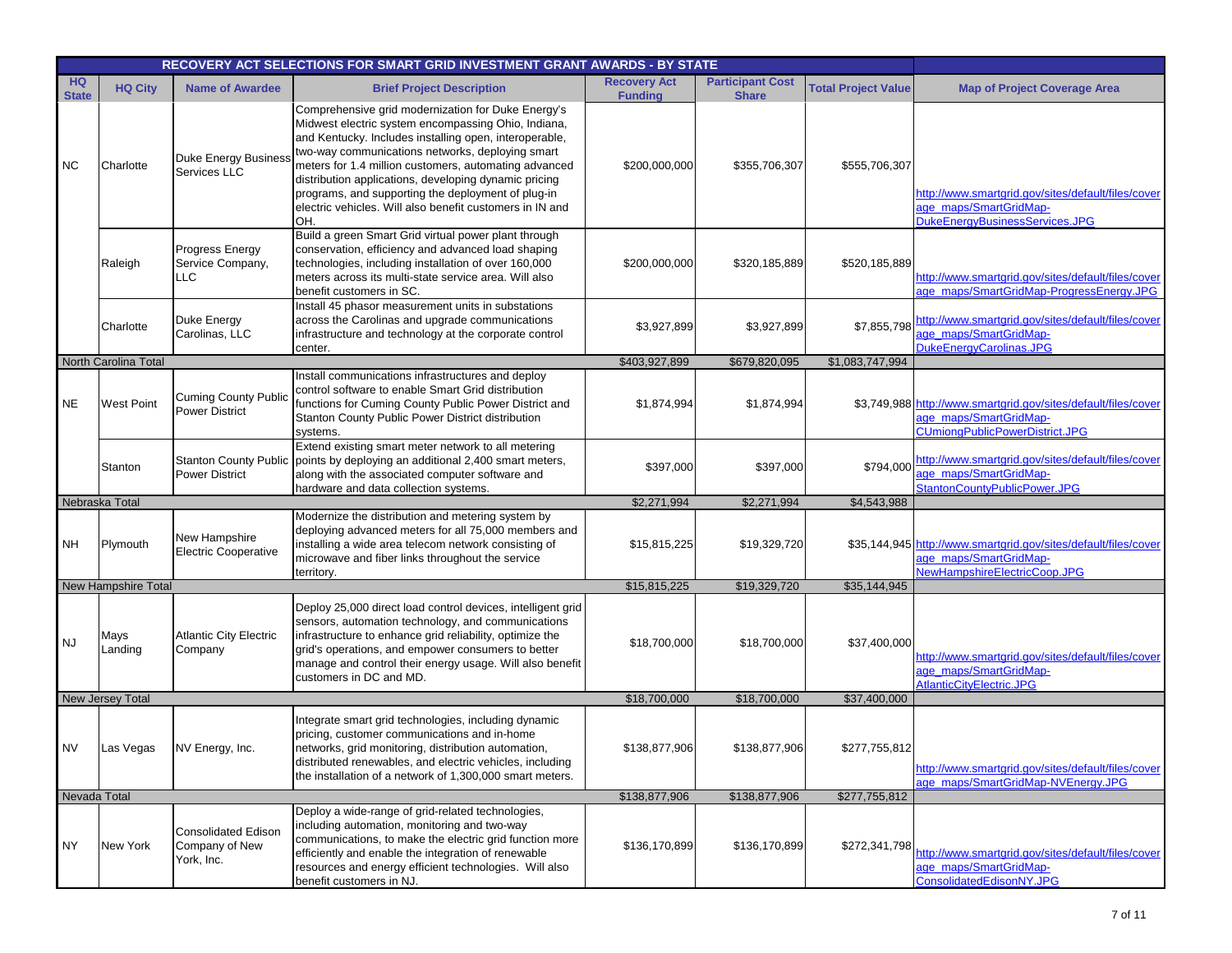|                           |                  |                                                       | RECOVERY ACT SELECTIONS FOR SMART GRID INVESTMENT GRANT AWARDS - BY STATE                                                                                                                                                                                                                                                                                                                  |                                       |                                         |                            |                                                                                                         |
|---------------------------|------------------|-------------------------------------------------------|--------------------------------------------------------------------------------------------------------------------------------------------------------------------------------------------------------------------------------------------------------------------------------------------------------------------------------------------------------------------------------------------|---------------------------------------|-----------------------------------------|----------------------------|---------------------------------------------------------------------------------------------------------|
| <b>HQ</b><br><b>State</b> | <b>HQ City</b>   | <b>Name of Awardee</b>                                | <b>Brief Project Description</b>                                                                                                                                                                                                                                                                                                                                                           | <b>Recovery Act</b><br><b>Funding</b> | <b>Participant Cost</b><br><b>Share</b> | <b>Total Project Value</b> | <b>Map of Project Coverage Area</b>                                                                     |
|                           | Rensselaer       | System Operator, Inc.                                 | Deploy a range of smart grid technologies, including 35<br>new phasor measurement units and 19 phasor data<br>New York Independent concentrators, across NY to allow area-wide control, and<br>an open, flexible, interoperable, secure, and expandable<br>communications system that will work in concert with the<br>existing control and monitoring systems.                            | \$37,828,825                          | \$37,881,908                            | \$75,710,733               | No Map                                                                                                  |
|                           | New York Total   |                                                       |                                                                                                                                                                                                                                                                                                                                                                                            | \$173,999,724                         | \$174,052,807                           | \$348,052,531              |                                                                                                         |
| OH                        | Akron            | <b>FirstEnergy Service</b><br>Company                 | Modernize the electrical grid and reduce peak energy<br>demand by leveraging the crosscutting nature of<br>different smart grid technologies, including significant<br>communication and information management systems,<br>deploying a smart meter network and automating the<br>distribution system. Will also benefit customers in PA.                                                  | \$57,470,137                          | \$57,470,137                            | \$114,940,274              | http://www.smartgrid.gov/sites/default/files/cover<br>age maps/SmartGridMap-FirstEnergy.JPG             |
|                           | Wadsworth        | City of Wadsworth,<br>OH                              | Deploy smart meters to more than 12,500 of the city's<br>customers, implement the communications infrastructure<br>needed for two-way communications, automate<br>distribution and substation operations, enhance cyber<br>security systems, and prepare the grid for the broader<br>deployment of plug-in hybrid electric vehicle charging.                                               | \$5,411,769                           | \$5,411,769                             | \$10,823,538               | http://www.smartgrid.gov/sites/default/files/cover<br>age maps/SmartGridMap-Wadsworth.JPG               |
| Ohio Total                |                  |                                                       |                                                                                                                                                                                                                                                                                                                                                                                            | \$62,881,906                          | \$62,881,906                            | \$125,763,812              |                                                                                                         |
| OK                        | Oklahoma<br>City | Oklahoma Gas and<br><b>Electric Company</b>           | Deploy a smart grid network that will provide 771,000<br>meters to 100% of its customers, combining in-home<br>technology with dynamic price response programs, and<br>implement advanced distribution automation<br>technologies that will facilitate "self-healing" and power<br>restoring properties on the grid. Will also benefit<br>customers in AR.                                 | \$130,000,000                         | \$163,201,332                           | \$293,201,332              | http://www.smartgrid.gov/sites/default/files/cover<br>age maps/SmartGridMap-<br>OklahomaGasElectric.JPG |
|                           | Oklahoma Total   |                                                       |                                                                                                                                                                                                                                                                                                                                                                                            | \$130,000,000                         | \$163,201,332                           | \$293,201,332              |                                                                                                         |
| <b>OR</b>                 | Portland         | <b>Pacific Northwest</b><br>Generating<br>Cooperative | Implement a smart grid system, including more than<br>95,000 smart meters, substation equipment, and load<br>management devices, that will integrate 15 electric<br>cooperatives across 4 states using a central data<br>collection software system hosted by the Pacific<br>Northwest Generating Cooperative. Will also benefit<br>customers in WA, ID, NV, UT and MT.                    | \$19,576,743                          | \$19,576,743                            | \$39,153,486               | No Map                                                                                                  |
|                           | Newport          | Central Lincoln<br>People's Utility Distric           | Provide two-way communication between the utility and<br>all of its 38,000 customers through a smart grid network<br>and other in-home energy management tools. Deploy<br>smart grid communication and control technology to<br>optimize distribution system reliability and efficiency,<br>restore energy quickly following outages, and empower<br>consumers to reduce their energy use. | \$9,936,950                           | \$9,936,950                             | \$19,873,900               | http://www.smartgrid.gov/sites/default/files/cover<br>age maps/SmartGridMap-CentralLincoln.JPG          |
| <b>Oregon Total</b>       |                  |                                                       |                                                                                                                                                                                                                                                                                                                                                                                            | \$29,513,693                          | \$29,513,693                            | \$59,027,386               |                                                                                                         |
| PA                        | Philadelphia     | PECO Energy<br>Company                                | Deploy smart meters to all 600,000 customers, upgrade<br>communication infrastructure to support a smart meter<br>network, install 7 "intelligent" substations, and<br>accelerate deployment of more reliable and secure<br>smart grid technologies that will reduce peak energy<br>load and increase cost savings.                                                                        | \$200,000,000                         | \$236,635,677                           | \$436,635,677              | http://www.smartgrid.gov/sites/default/files/cover<br>age_maps/SmartGridMap-PECOEnergy.JPG              |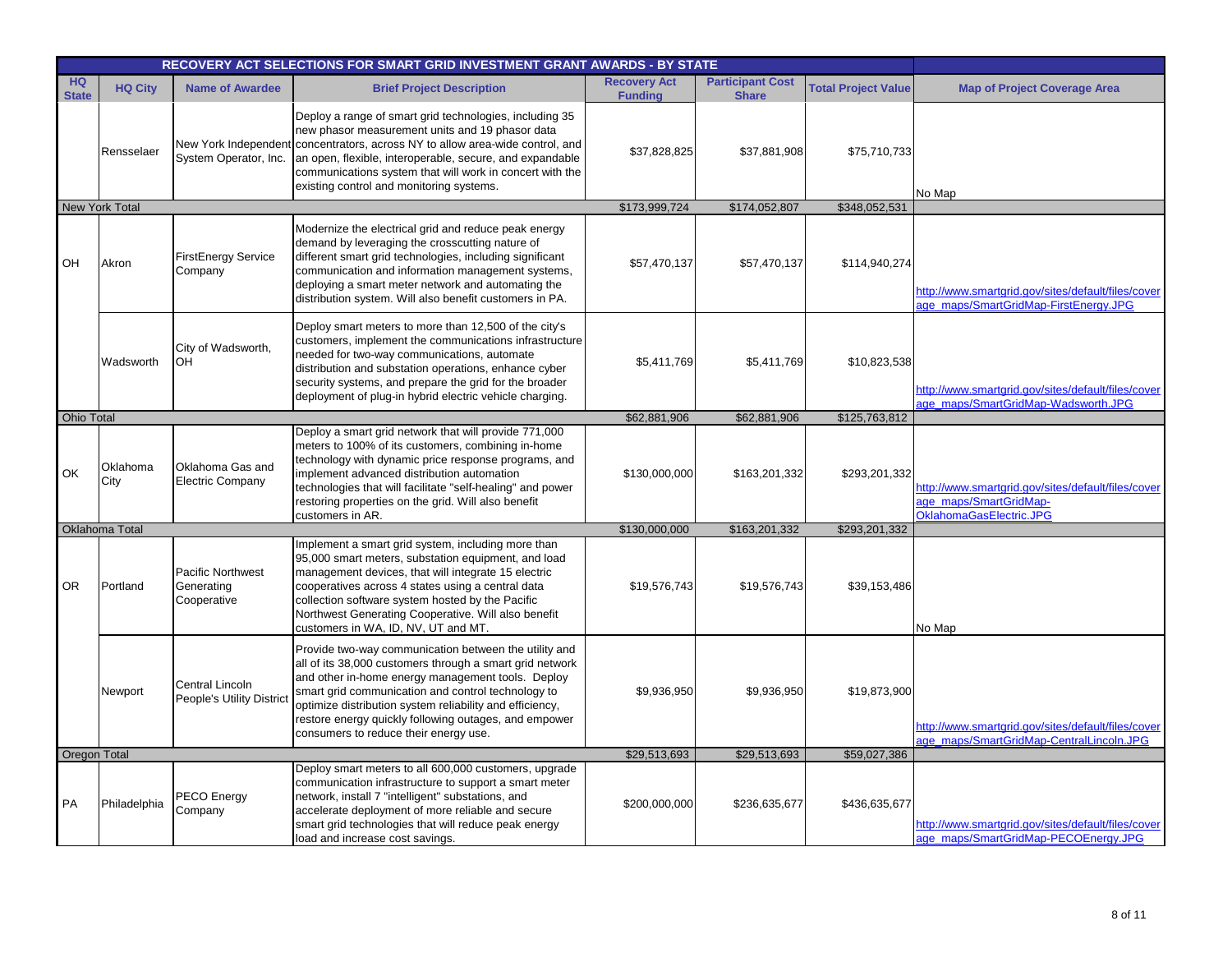|                           |                        |                                                            | RECOVERY ACT SELECTIONS FOR SMART GRID INVESTMENT GRANT AWARDS - BY STATE                                                                                                                                                                                                                                                                                |                                       |                                         |                            |                                                                                                                     |
|---------------------------|------------------------|------------------------------------------------------------|----------------------------------------------------------------------------------------------------------------------------------------------------------------------------------------------------------------------------------------------------------------------------------------------------------------------------------------------------------|---------------------------------------|-----------------------------------------|----------------------------|---------------------------------------------------------------------------------------------------------------------|
| <b>HQ</b><br><b>State</b> | <b>HQ City</b>         | <b>Name of Awardee</b>                                     | <b>Brief Project Description</b>                                                                                                                                                                                                                                                                                                                         | <b>Recovery Act</b><br><b>Funding</b> | <b>Participant Cost</b><br><b>Share</b> | <b>Total Project Value</b> | <b>Map of Project Coverage Area</b>                                                                                 |
|                           | Allentown              | <b>PPL Electric Utilities</b><br>Corp.                     | Deploy a distribution management system and smart<br>grid technologies to monitor and control the grid in real-<br>time, improve system reliability and energy resource<br>optimization, and provide the infrastructure for<br>distributed generation and broader energy efficiency<br>efforts.                                                          | \$19,054,516                          | \$19,054,516                            | \$38,109,032               | http://www.smartgrid.gov/sites/default/files/cover<br>age maps/SmartGridMap-PPL.JPG                                 |
|                           | Norristown             | PJM Interconnection,<br><b>LLC</b>                         | Deploy over 90 phasor measurement units and other<br>digital monitoring and analysis technologies across 10<br>states that will provide real-time data on the operating<br>conditions of the transmission system, improving<br>reliability and reducing congestion. Will also benefit<br>customers in IL, IN, KY, MD, MI, NC, NJ, OH, PA, VI,<br>and WV. | \$13,698,091                          | \$14,141,981                            | \$27,840,072               | http://www.smartgrid.gov/sites/default/files/cover<br>age maps/SmartGridMap-PJM.JPG                                 |
|                           | Wellsboro              | <b>Wellsboro Electric</b><br>Company                       | Implement the "Smart Choices" project, which will deploy<br>smart meter network systems throughout the utility's<br>service territory.                                                                                                                                                                                                                   | \$431,625                             | \$529,570                               |                            | http://www.smartgrid.gov/sites/default/files/cover<br>\$961,195 age_maps/SmartGridMap-<br>WellsboroElectric.JPG     |
|                           | Pennsylvania Total     |                                                            |                                                                                                                                                                                                                                                                                                                                                          | \$233,184,232                         | \$270,361,744                           | \$503,545,976              |                                                                                                                     |
| SD                        | <b>Rapid City</b>      | Black Hills Power, Inc.                                    | Install 69,000 smart meters, along with the<br>communications infrastructure, IT software, and<br>equipment necessary to operate a fully functional Smart<br>Grid system in service area. Will also benefit customers<br>in MN and ND.                                                                                                                   | \$9,576,628                           | \$9,576,628                             | \$19,153,256               | http://www.smartgrid.gov/sites/default/files/cover<br>age maps/SmartGridMap-BlackHills.JPG                          |
|                           | Coleman                | Sioux Valley<br>Southwestern Electric<br>Cooperative, Inc. | Install a smart grid network across the full customer<br>base - 23,000 smart meters - that will allow for<br>automated electricity readings and additional monitoring<br>of the system in case of outages or disruptions. Will also<br>benefit customers in MN.                                                                                          | \$4,016,368                           | \$4,016,368                             |                            | \$8,032,736 http://www.smartgrid.gov/sites/default/files/cover<br>age maps/SmartGridMap-<br>SiouxValleyEnergy.JPG   |
|                           | South Dakota Total     |                                                            |                                                                                                                                                                                                                                                                                                                                                          | \$13,592,996                          | \$13,592,996                            | \$27,185,992               |                                                                                                                     |
| <b>TN</b>                 | Chattanooga            | <b>Electric Power Board</b><br>of Chattanooga              | Deploy a smart meter network to all 170,000 utility<br>customers, complete fiber extension construction<br>throughout the service area, automate subtransmission<br>and distribution systems, enable customer systems, and<br>allow modeling for dynamic energy pricing. Will also<br>benefit customers in GA.                                           | \$111,567,606                         | \$115,139,956                           | \$226,707,562              | http://www.smartgrid.gov/sites/default/files/cover<br>age maps/SmartGridMap-<br>ElectricPowerBoardOfChattanooga.JPG |
|                           | Memphis                | Memphis Light, Gas<br>and Water Division                   | Install digital upgrades, including a high-speed data<br>communication and control system, to the electric<br>distribution system, which will improve power quality,<br>reduce maintenance costs, and serve as the backbone<br>for future smart grid enhancements.                                                                                       | \$5,063,469                           | \$8,048,894                             |                            | \$13,112,363 http://www.smartgrid.gov/sites/default/files/cover<br>age maps/SmartGridMap-<br>MemphisGasWater.JPG    |
|                           | Knoxville              | <b>Knoxville Utilities</b><br><b>Board</b>                 | Deploy smart meters to 3,800 customers and install<br>smart grid communications and substation automation to<br>the service territory in and around the University of<br>Tennessee                                                                                                                                                                       | \$3,585,022                           | \$3,585,022                             | \$7,170,044                | http://www.smartgrid.gov/sites/default/files/cover<br>ge_maps/SmartGridMap-<br>KnoxvilleUtilitiesBoard.JPG          |
|                           | <b>Tennessee Total</b> |                                                            |                                                                                                                                                                                                                                                                                                                                                          | \$120,216,097                         | \$126,773,872                           | \$246,989,969              |                                                                                                                     |
| ТX                        | Houston                | <b>CenterPoint Energy</b>                                  | Complete the installation of 2.2 million smart meters and<br>further strengthen the reliability and self-healing<br>properties of the grid by installing more than 550<br>sensors and automated switches that will help protect<br>against system disturbances like natural disasters.                                                                   | \$200,000,000                         | \$439,187,435                           | \$639,187,435              | http://www.smartgrid.gov/sites/default/files/cover<br>age maps/SmartGridMap-<br>CenterPointEnergy.JPG               |
|                           | Houston                | <b>Reliant Energy Retail</b><br>Services, LLC              | Install a suite of smart meter products, enabling<br>customers to manage their electricity usage, promote<br>energy efficiency, and lower overall energy costs.                                                                                                                                                                                          | \$19,839,689                          | \$34,825,374                            | \$54,665,063               | No Map                                                                                                              |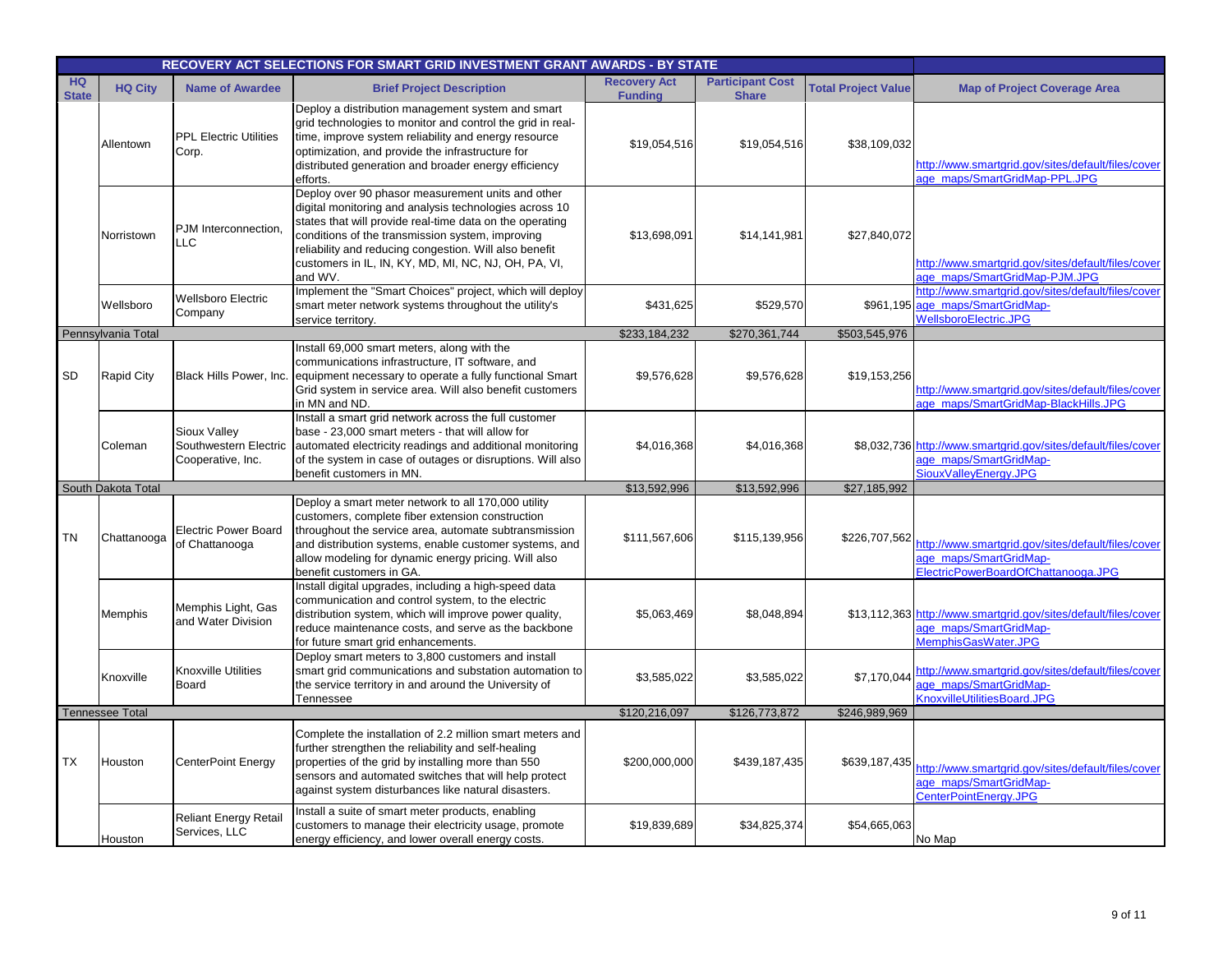|                    |                         |                                                                       | RECOVERY ACT SELECTIONS FOR SMART GRID INVESTMENT GRANT AWARDS - BY STATE                                                                                                                                                                                                                                                                                                                               |                                       |                                         |                            |                                                                                                              |
|--------------------|-------------------------|-----------------------------------------------------------------------|---------------------------------------------------------------------------------------------------------------------------------------------------------------------------------------------------------------------------------------------------------------------------------------------------------------------------------------------------------------------------------------------------------|---------------------------------------|-----------------------------------------|----------------------------|--------------------------------------------------------------------------------------------------------------|
| HQ<br><b>State</b> | <b>HQ City</b>          | <b>Name of Awardee</b>                                                | <b>Brief Project Description</b>                                                                                                                                                                                                                                                                                                                                                                        | <b>Recovery Act</b><br><b>Funding</b> | <b>Participant Cost</b><br><b>Share</b> | <b>Total Project Value</b> | <b>Map of Project Coverage Area</b>                                                                          |
|                    | Amarillo                | Golden Spread<br>Electric Cooperative,<br>Inc.                        | Install a network of 70,000 smart meters and associated<br>smart grid equipment, including communication devices<br>in substations and an enhanced cyber security system,<br>that will help manage grid data and quickly restore<br>power following outages.                                                                                                                                            | \$17,263,115                          | \$25,894,673                            | \$43,157,788               | http://www.smartgrid.gov/sites/default/files/cover<br>age maps/SmartGridMap-<br>GoldenSpreadElectricCoop.JPG |
|                    | Corinth                 | <b>Denton County</b><br>Electric Cooperative<br>d/b/a CoServ Electric | Installation of a 140,000 smart meter network that<br>includes meters, two-way communications, computer<br>systems, and a distribution network that will provide<br>accurate, timely information about customer electricity<br>consumption.                                                                                                                                                             | \$17,205,844                          | \$23,760,452                            | \$40,966,296               | http://www.smartgrid.gov/sites/default/files/cover<br>age_maps/SmartGridMap-CoServ.JPG                       |
|                    | El Paso                 | El Paso Electric                                                      | Install distribution automation to increase the monitoring<br>and control of the distribution system and improve power<br>restoration during emergencies. Will also benefit<br>customers in NM.                                                                                                                                                                                                         | \$1,014,414                           | \$1,181,773                             | \$2,196,187                | http://www.smartgrid.gov/project/el_paso_electri<br>c_smart_grid_project                                     |
| <b>Texas Total</b> |                         |                                                                       |                                                                                                                                                                                                                                                                                                                                                                                                         | \$255,323,062                         | \$524,849,707                           | \$780,172,769              |                                                                                                              |
| UT                 | Salt Lake<br>City       | <b>Western Electricity</b><br><b>Coordinating Council</b>             | Install over 250 phasor measurement units across the<br>Western Interconnection and create a communications<br>system to collect data for real-time situational<br>awareness. Improve integrated systems operation<br>across 11 utility organizations and in all or part of 14<br>western states, enhancing reliability and reducing energy<br>loss. Will also benefit customers in AZ, CA, CO, ID, MT, | \$53,890,000                          | \$53,890,000                            | \$107,780,000              | http://www.smartgrid.gov/sites/default/files/cover<br>age maps/SmartGridMap-<br>WesternElectricity.JPG       |
| <b>Utah Total</b>  |                         |                                                                       | NM, NV, OR, SD, TX and WA.                                                                                                                                                                                                                                                                                                                                                                              | \$53,890,000                          | \$53,890,000                            | \$107,780,000              |                                                                                                              |
| VA                 |                         | Fredericksbur Rappahannock<br><b>Electric Cooperative</b>             | Implement digital improvements and upgrades in<br>communication infrastructure, advanced meters, cyber<br>security equipment, and digital automation to reduce<br>peak demand and improve system reliability.                                                                                                                                                                                           | \$15,694,097                          | \$15,694,097                            | \$31,388,194               | http://www.smartgrid.gov/sites/default/files/cover<br>age_maps/SmartGridMap-Rappahannock.JPG                 |
|                    | Manassas                | Northern Virginia<br><b>Electric Cooperative</b>                      | Expand substation and distribution automation and<br>control, including adding a new two-way communication<br>infrastructure to the existing fiber optic and microwave<br>communications, which will improve system reliability<br>and reduce peak demand.                                                                                                                                              | \$5,000,000                           | \$5,000,000                             | \$10,000,000               | http://www.smartgrid.gov/sites/default/files/cover<br>age maps/SmartGridMap-NorthernVirginia.JPG             |
| Virginia Total     |                         |                                                                       |                                                                                                                                                                                                                                                                                                                                                                                                         | \$20,694,097                          | \$20,694,097                            | \$41,388,194               |                                                                                                              |
| VT                 | Rutland                 | Vermont Transco, LLC                                                  | Expand the deployment of Vermont smart meters from<br>the current 28,000 to 300,000, implement customer<br>systems such as in-home displays and digitally<br>controlled appliances, secure control systems for<br>substations and generation facilities, and automate the<br>electric distribution and transmission system grids.                                                                       | \$68,928,650                          | \$68,928,650                            | \$137,857,300              | No Map                                                                                                       |
|                    | Vermont Total           |                                                                       |                                                                                                                                                                                                                                                                                                                                                                                                         | \$68,928,650                          | \$68,928,650                            | \$137,857,300              |                                                                                                              |
| WA                 | Spokane                 | <b>Avista Utilities</b>                                               | Implement a distribution management system, intelligent<br>end devices, and a communication network to reduce<br>distribution system loses, enable automatic restoration<br>to customers during outages, and allow for the<br>integration of on-site generating resources. Will also<br>benefit customers in ID.                                                                                        | \$20,000,000                          | \$20,048,996                            | \$40,048,996               | http://www.smartgrid.gov/sites/default/files/cover<br>age maps/SmartGridMap-AvistaUtilities.JPG              |
|                    | Everett                 | Snohomish County<br><b>Public Utilities District</b>                  | Install a smart grid framework on the utility side,<br>including a digital telecommunications network,<br>substation automation and a robust distribution system<br>infrastructure, that will allow enable the implementation<br>of future smart grid technologies including                                                                                                                            | \$15,825,817                          | \$15,825,817                            | \$31,651,634               | http://www.smartgrid.gov/sites/default/files/cover<br>age maps/SmartGridMap-SnohomishPUD.JPG                 |
|                    | <b>Washington Total</b> |                                                                       |                                                                                                                                                                                                                                                                                                                                                                                                         | \$35,825,817                          | \$35,874,813                            | \$71,700,630               |                                                                                                              |